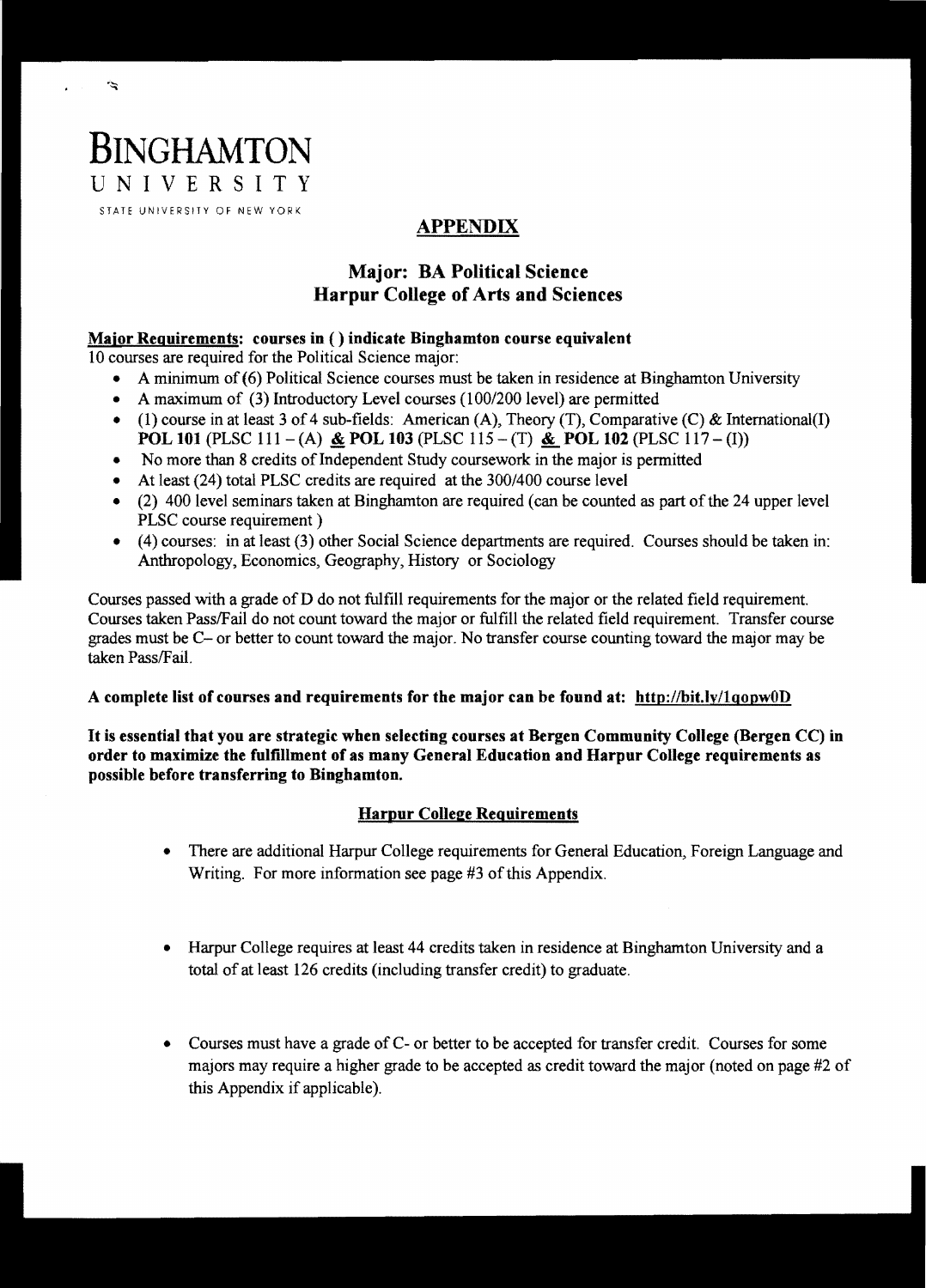Please Note: The schedule below is only one example of how the BA major in Political Science can be completed in eight semesters. Your academic advisor or major advisor may recommend that you take courses in a different sequence based on credits earned previously.

#### See specific important departmental information in the University Bulletin at: http://bit.ly/1qopw0D

The BOLD areas below indicate Bergen CC courses that fulfill the BA in Political Science major requirements & the Binghamton equivalent course follows in ( )

| Year           | Fall                                                                                                                                         | <b>Spring</b>                                                                                                     | <b>Key/Notes</b>                                                                                                                                                                     |
|----------------|----------------------------------------------------------------------------------------------------------------------------------------------|-------------------------------------------------------------------------------------------------------------------|--------------------------------------------------------------------------------------------------------------------------------------------------------------------------------------|
| $\mathbf{l}$   | <b>Bergen CC</b><br>$*$ POL 101 (PLSC 111)                                                                                                   | <b>Bergen CC</b><br><b>**POL 102</b> (PLSC 117)                                                                   | * fulfills major subfield "American<br>Politics" (A)                                                                                                                                 |
|                | #(1) ANT, ECO, GEO, HIS, or SOC course<br>(different subject each semester)                                                                  | $#(1)$ ANT, ECO, GEO, HIS, or SOC<br>course (different subject each<br>semester)                                  | ** fulfills major subfield "International<br>Politics" (I)                                                                                                                           |
|                | + Gen Ed and other Binghamton<br>requirements                                                                                                | + Gen Ed and other Binghamton<br>requirements                                                                     | # Must take 4 courses in at least 3 other<br>Social Science departments outside of<br><b>Political Science</b>                                                                       |
|                |                                                                                                                                              |                                                                                                                   | + All other courses taken should fulfill<br>Gen Ed, additional Foreign Language<br>and Harpur Writing Requirements                                                                   |
| $\overline{2}$ | <b>Bergen CC</b><br>***POL 103 (PLSC 115)                                                                                                    | <b>Bergen CC</b><br>$#(1)$ ANT, ECO, GEO, HIS, or SOC<br>course (different subject each                           | *** fulfills major subfield 'Intro. To<br>Ideas & Politics - Theory" (T)                                                                                                             |
|                | #(1) ANT, ECO, GEO, HIS, or SOC course<br>(different subject each semester)                                                                  | semester)<br>+ Gen Ed and other Binghamton                                                                        | # Must take (4) courses in at least 3<br>other Social Science departments<br>outside of Political Science                                                                            |
|                | + Gen Ed and other Binghamton<br>requirements                                                                                                | requirements                                                                                                      | + All other courses taken should fulfill<br>Gen Ed, additional Foreign Language<br>and Harpur Writing Requirements                                                                   |
| 3              | <b>Binghamton University</b><br>Go to department to declare<br>٠<br>major<br>Meet with your major advisor<br>$\bullet$<br>and Harpur advisor | <b>Binghamton University</b><br>****(2) PLSC 300 or 400 level<br>courses<br>$\sim$ See comment in "Notes" section | ****Fulfills 6 upper level courses, (2)<br>400 level seminars and total of 10<br>PLSC courses required for the major<br>~ Complete any Gen Ed, Harpur<br>Writing and Harpur Language |
|                | **** $(1)$ PLSC 300 or 400 level course                                                                                                      |                                                                                                                   | requirements not met at Bergen CC                                                                                                                                                    |
|                | ****(1) PLSC 300 or 400 level course<br>$\sim$ See comment in "Notes" section                                                                |                                                                                                                   |                                                                                                                                                                                      |
| 4              | <b>Binghamton University</b><br>****(1) PLSC 400 level seminar                                                                               | <b>Binghamton University</b><br>****(1) PLSC 400 level seminar                                                    | ****Fulfills 6 upper level courses, 2-<br>400 level seminars and total of 10<br>PLSC courses required for the major                                                                  |
|                | ****(1) PLSC 300 or 400 level course<br>$\sim$ See comment in "Notes" section                                                                | $\sim$ See comment in "Notes" section                                                                             | $\sim$ Complete any Gen Ed, Harpur<br>Writing and Harpur Language<br>requirements not met at Bergen CC                                                                               |

\*It is highly recommended that the Gen Ed Laboratory Science (L), Gen Ed Mathematics (M) and additional foreign language requirement be completed at Bergen CC before transferring to Binghamton (unless they will be fulfilled by courses required for the major that must be taken at Binghamton University)